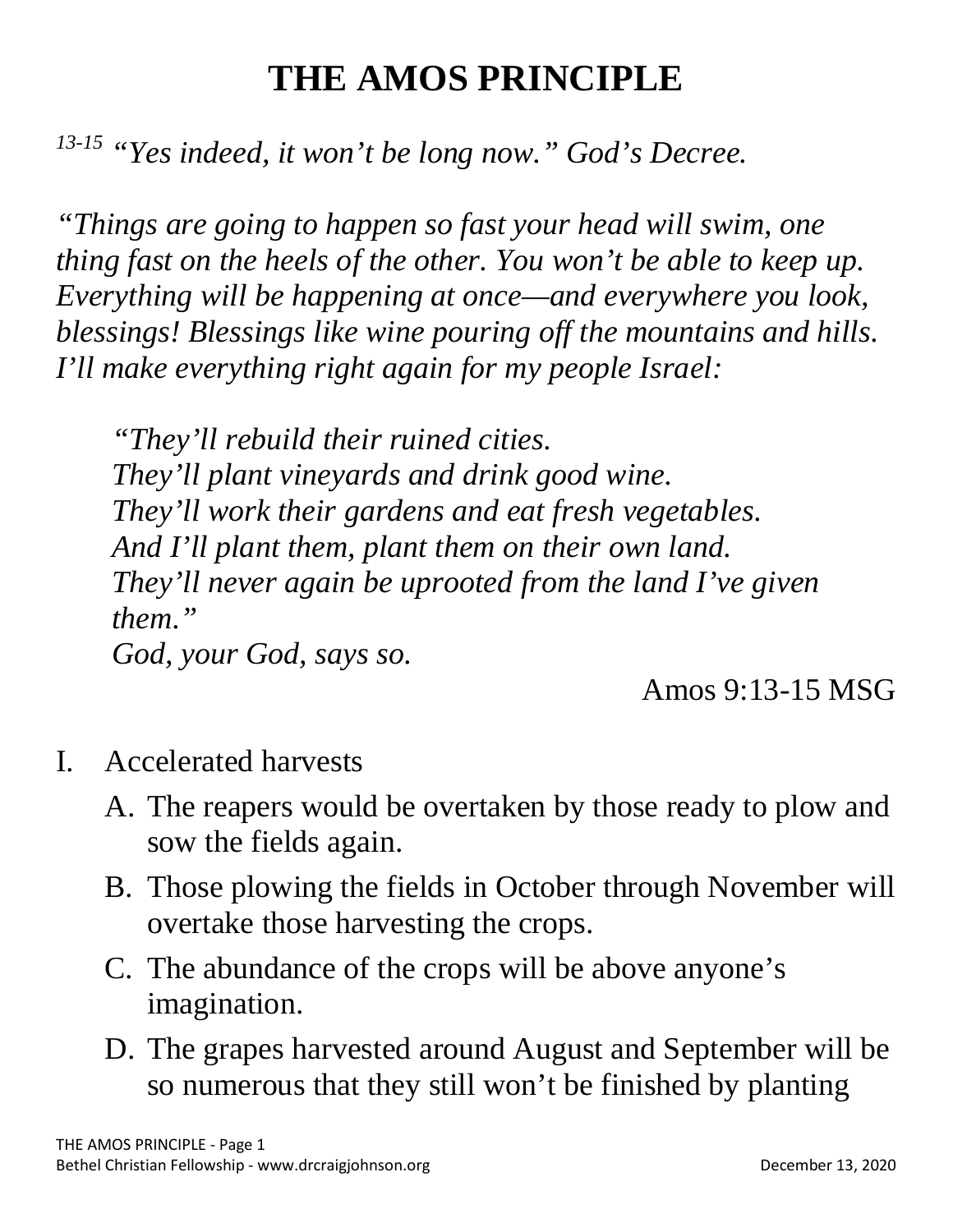time in November.

- E. In fact the grapes will be so full that there will be streams of grape juice flowing down the hillsides.
- II. Accelerated opportunity
	- \* Exponential kingdom possibilities
- III. Accelerated restoration
- IV. Accelerated power
	- \* Unusual power for unusual tasks
	- V. The Amos paradigm
	- A. I will exceed what you expect.
	- B. I will increase all you invest.
	- C. I will accelerate time to accomplish kingdom purposes.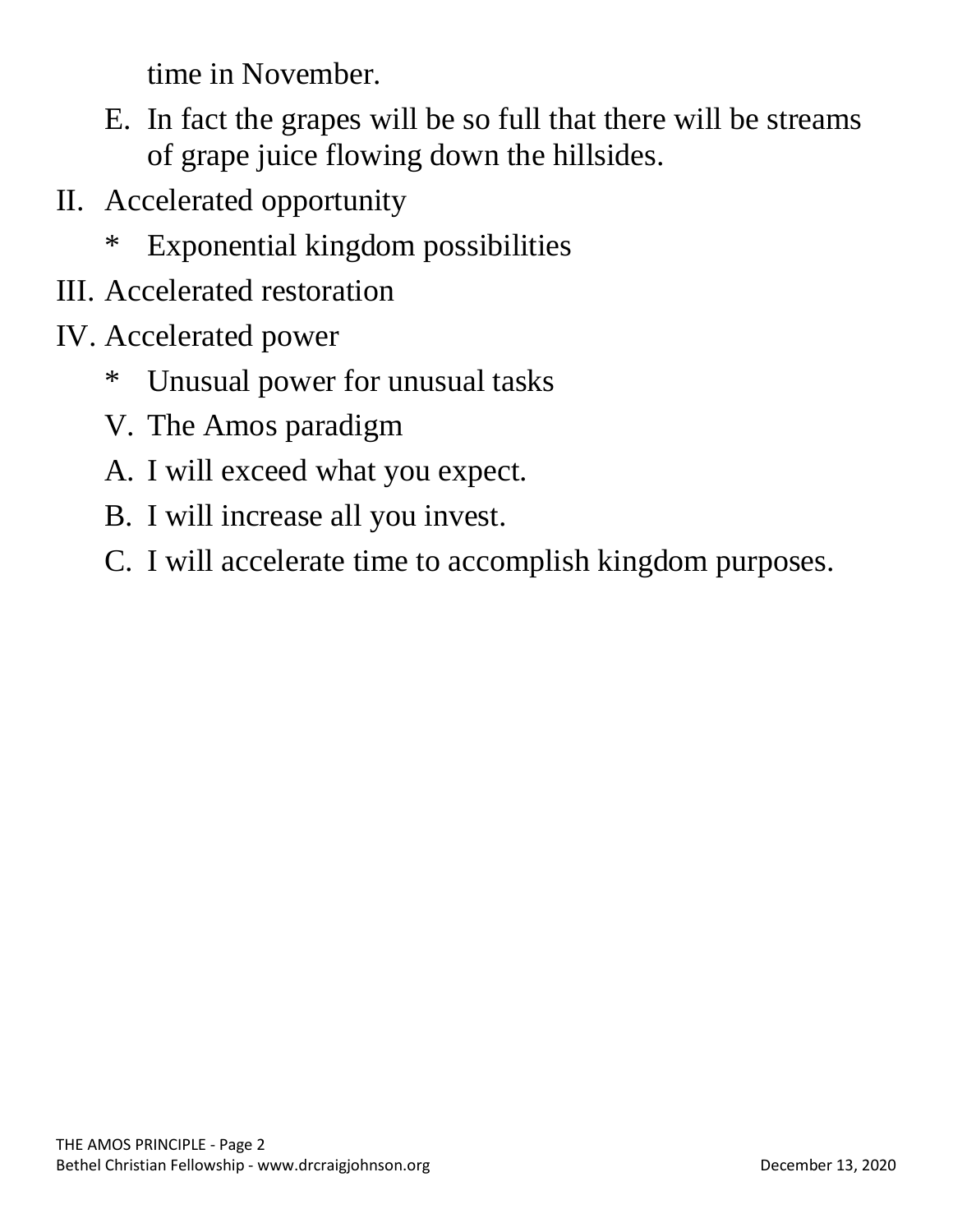